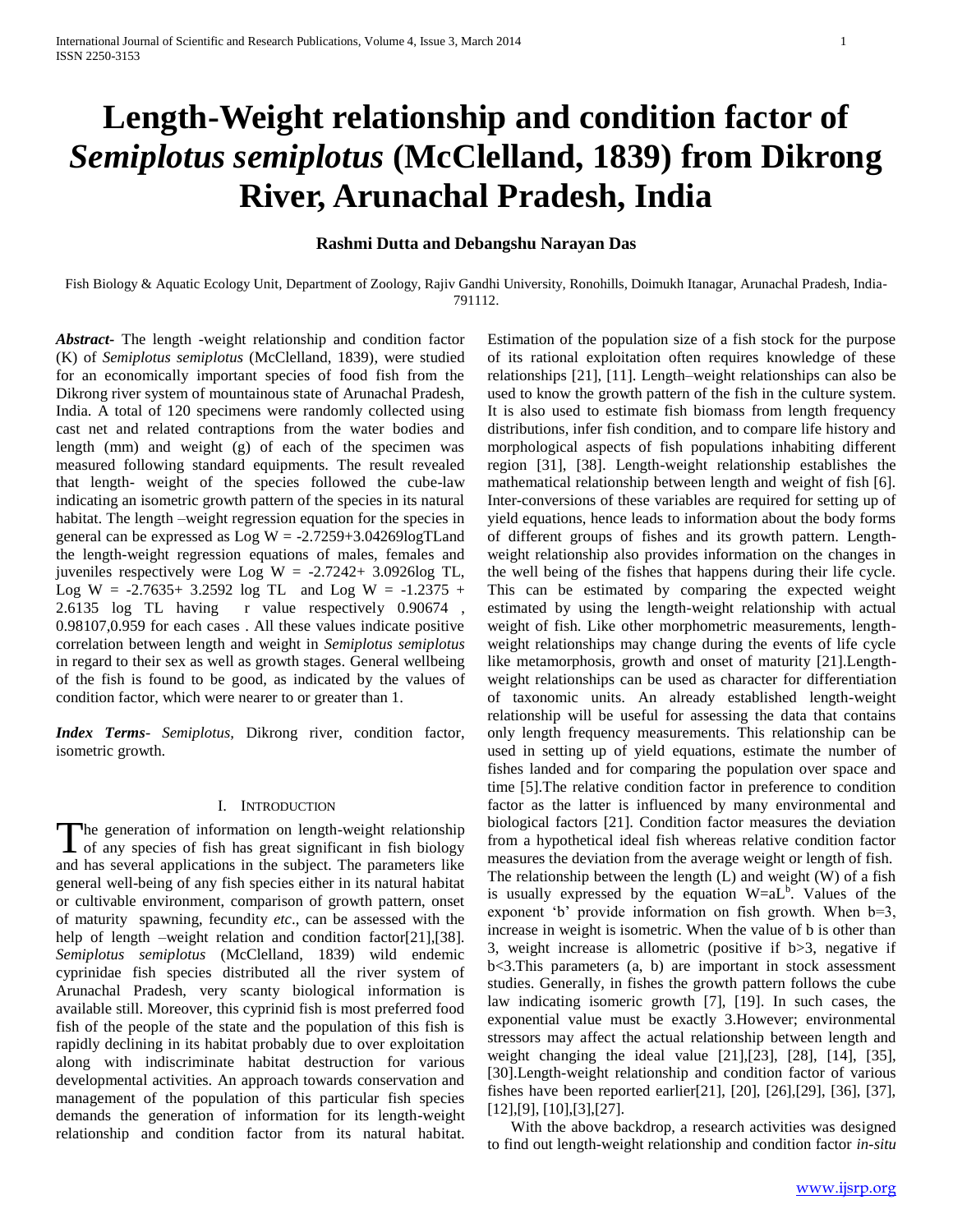for the *Semiplotus semiplotus* a potential food fishes for mountain aquaculture so that comparison of well being of the fish can be compared with the population under captive condition expressing values in numerical terms *i.e.,* condition of health, relative strength, fatness *etc*., compared to in*-situ* habitat. This article describes the whole study the in detail which seems to be valuable information for the fishery biologists, conservation specialist and aquaculture specialists trying to develop hill aquaculture in eastern Himalayan region of India.

# II. MATERIALS AND METHODS

 The sampling of fishes were carried out in the river Dikrong, flowing within the latitude 27°08'19'' N and longitude 93°44'51'' E having average elevation of 120 meter from the mean sea level in state of Arunachal Pradesh and finally drained into the river Brahmaputra in Assam. The Dikrong River is one of the major tributary of Brahmaputra drainage system in the states having diversified fish species including moderate population of a cyprinid species *Semiplotus semiplotus*. A total of 120 fish samples including male, female and juveniles of *Semiplotus semiplotus* were collected from November 2011 to December 2012. (29 males and 40 females and 51 juveniles), ranging from 80.0mm-285.0 mm cm in total length (TL) and 6.5g to 330g in weight were used for the length-weight analysis. Fishes were caught by gill nets and cast nets. The samples were transported to the laboratory in oxygenated polythene bags. Dead fishes were kept in deep freezer. Prior to weight and length measurements the fishes were taken out from the freezer and allowed to thaw. Length of fish was measured to the nearest 1.0 mm and weight up to 0.1 g. The fishes were then sexed by observing the gonads after dissection. . Total length (cm) of each fish was taken from the tip of the snout to the extended tip of the caudal fin using digital calipers. Body weight (g) of each fish was taken to the nearest to 1.0 g using a electronic balance (Kern)

 The relationship between the length (L) and weight (W) of a fish is first proposed by Huxley (1924) the allometric growth formula to describe the relationship between length and in the form  $W=aL^b$ , Where W stands for weight, L for length ,a is a constant and b the exponent. The equation expressed logarithmically as suggested by Le Cren (1951)- LogW=Loga+blogL, where 'a' is a constant being initial growth and 'b' is the growth coefficient.

 The values of constant a and b were estimated from the log transformed values of length and weight to  $log W = log a + b log$ L, via least square linear regression. All the statistical analysis was done in Excel 2007

 **A) Condition factor and Relative condition factor**: Individual variation from general length-weight relationships have been studied under the general name condition [21].Such changes in condition factor or "K-factor" or ponderal index, which has been calculated by using Hille (1936)[15] and Backman (1948) [4] proposed the following Formula to determine the condition factor (K)

> $K=W\times100/L^3$ Where, K=Condition factor W=weight of the fish and L=Length of the fish

The number 100 is a factor to bring the ponderal index  $(K)$  to near unity [8].The condition factor of a fish is influenced by the seasonal changes of gonads and also by the feeding intensity.

 The relative condition (Kn) of each size group was estimated by the equation Kn=W\w used by Weatherly (1972) [41] and others, where  $W =$  observed weight,  $w =$  mean weight of each size group calculated from length- weight relationship. All the statistical analysis was done in Excel 2007.

#### III. RESULTS

 The entire sexed length-weight data of *Semiplotus semiplotus*  were pooled in to a single equation which was calculated as:

LogW= −2.7259+3.04269logTL (r=0.9421)

Where,  $W = Total weight$ ;  $TL = Total length$ ;  $r = Correlation$ coefficient

 The calculated correlation coefficient (0.9421) showed a positive correlation between length and weight of the fish. The parabolic equation was  $W=0.00191023L^{3.042}$ . The value of 3.043 obtained for b clearly indicated that the length-weight relationship follow the cube law showing isometric growth of the species in it natural habitat

 Parabolic and logarithmic graph prepared separately for male, female and juvenile from the collected data showed a straight line relationship in each of the cases of males and females and parabolic line showed in the case of juveniles (Fig. 4 and 5).Various descriptive statistical parameters and relevant equations on length-weight relationship of *Semiplotus semiplotus*  are presented in Table 1

# **A) Length-weight relationship in males, females and Juveniles:**

 The length-weight relationship in males was based on the examination of specimens ranging from 132 to 285 mm and that in females from 212 to273 mm in total length. The regression equation for male *Semiplotus semiplotus* was estimated to be Log  $W = -2.7242 + 3.0926 \log TL (r = 0.90674)$ . The regression equation for females estimated was: Log  $W = -2.7635 + 3.2592$ log TL (r= 0.98107).The length-weight relationship in juveniles of *Semiplotus semiplotus* was based on the examination of specimens ranging from 80 to 116 mm in total length. The regression equation for juvenile was estimated as: Log  $W = 1.2375 + 2.6135 \log TL (r = 0.959).$ 

### **B) Condition factor and Relative condition factor**:

 The condition factors (K) and Relative condition factor (Kn) have been calculated for each 10 mm length groups and the results are presented in Table 2.and Figure 6 .The 'K' value showed its peak in length group IX (161-170mm) and lowest value showed in length group II (91-100).The relative condition factor is varies from 0.9-2.0

#### **Discussion**

 Length-weight relationship establishes the mathematical relationship between length and weight of fish [6]. Interconversions of these variables are required for setting up of yield equations, hence leads to information about the body forms of different groups of fishes and its growth pattern. Length-weight relationship also provides information on the changes in the well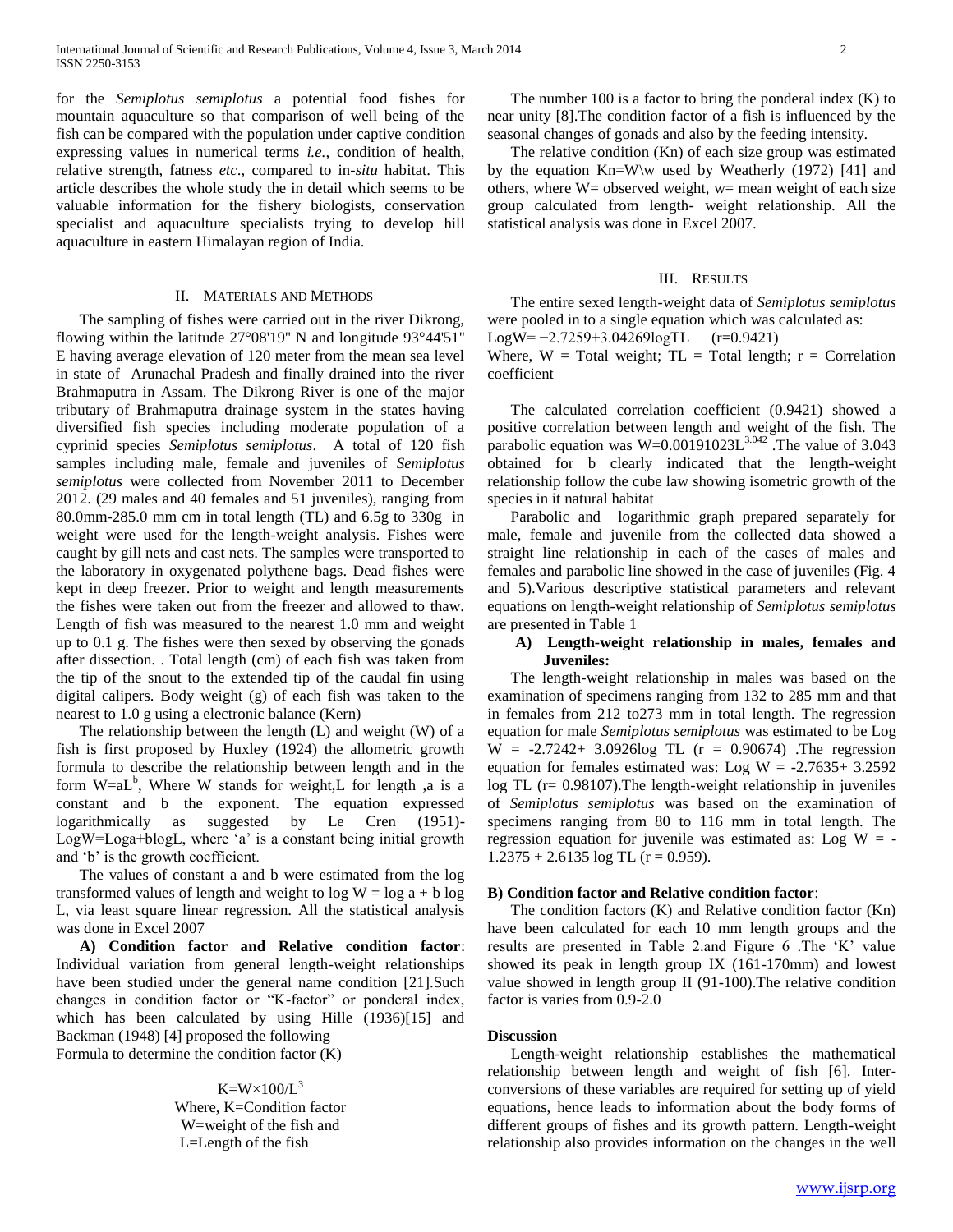being of the fishes that happens during their life cycle. This can be estimated by comparing the expected weight estimated by using the length-weight relationship with actual weight of fish. Like other morphometric measurements, length-weight relationships may change during the events of life cycle like metamorphosis, growth and onset of maturity [21].

 The values of length-weight regression coefficient "b" for *Semiplotus semiplotus* males (3.0926), females (3.2592) and sexes combined (3.0426) were indicate the isometric growth pattern of the fish. The 'b' value of juvenile indicate negative allometric (b>3) growth pattern. The value of regression coefficient (b) usually lies between 2.5 and 4.0 [15]. The value of 'b' might be in between 2.0 and 4.0[40]. However, a variation in 'b' value may occur due to different environmental factors. An intraspecific difference in the power function 'b' of length in relation to body weight in *Rita rita*, *Sardinella albella*, *Sardinella gibbosa* and *Acrossocheilus hexagonolepis,*  respectively at different stages of their growth[20], [34], [9]. The 'b' values is greater than 3 in the case of *Labeo rohita* was observed by many biologist [12], [17], [18]. Isometric pattern of growth was also observed by Narejo *et al*. (2002) in *Monopterus cuchia* [27]*.*The value of regression coefficient was reported in *Labeo calbasu* was 3 from Loni River, in Madhya Pradesh, India [29].Similar observations were also reported in *Garra gotyle*  from river Bhagirathi, in *Strongylura leiura, Ablennes lians,* and in *A. hexagonolepis* and in *Nemipterus japonicas* [10], [33], [9],[32] .Similar results were also reported for b in males and females of *A. hexagonolepis* and in *Monopterus cuchia* ,[9], [27]. The value of regression coefficient in *Labeo calbasu* as 3.0 from Loni reservoir, M. P. India [29]. The value of regression coefficient wass recorded as 3.16 for *Hilsa* males and females from Iraq[1].The values of 'b' was reported as 3.16 for males and 3.20 for females in *Labeo bata* from Bangladesh[3].The value of 'b' was calculated as 3.02 for males and 3.03 for females in *Tenualosa ilisha* from Pakistan[27]. However, a variation in 'b' value may occur due to difference in environmental factors. The value of 'b' remains constant at 3.0 for an ideal fish [2].

 The 'b' value of juveniles of *Semiplotus semiplotus* was observed negative allometric growth pattern (b>3) (2.6135) and the values was found to be greater than '3' and equal to  $(3)(3.2592)$  in case of females and males $(3.0926)$  due to environmental condition, food competition,trophic potential of the river etc. The seasonal changes, notably the period during and immediately after spawning, affect the length-weight relationship. Weight of the gut contents may also alter fish weights, depending upon the food ingested just before weighting [25].

 The correlation coefficient of male, female, juvenile and pooled data (Table: 1) showed a very high degree of correlation between length and weight in *Semiplotus semiplotus.* The similar type of observations was observed in *Labeo rohita* from Ganga basin in India [24]*.*

 The condition factor of *Semiplotus semiplotus* showed variation in different length groups, it was noticed that the K was higher when fish entered into the maturation phase (Figure.6). The length group 161-280mm showed highest K value because of maturity stages of the fish ranges in this lengths. K showed slightly lower values in the juvenile length group and after spawning groups. The environmental factors, food supply and

parasitism have great influence on the health of the fish [21]. The differences in condition factors seasonally could be attributed to low feeding intensity and degeneration of ovaries during winter and high feeding intensity and full development of gonads during summer months. Comparatively high values of K during winters could be attributed to high deposition of fats as preparation for the coming breeding season. The values of relative condition factor Kn showed fluctuations in all size groups of males and females. The highest Kn values observed in the length group IX (161mm-170mm) (Figure.6).

 The members of one population sampled on a single date, there may be considerable variation in condition with length. Fish populations display considerable variations in average condition, reflecting normal seasonal fluctuations in their metabolic balance and in the pattern of maturation and subsequent release of reproductive products (Goswami, 2008). It has been reported that feeding intensity may also influence the 'K'factor (Wheatherley, 1972).

 The present studies provide the first hand information about the growth pattern and relative conditions of *Semiplotus semiplotus* from its in-situ habitat. This study will help biologists to know the status of this fish and develop culture technology in natural waters and will be useful for the fishery biologists and conservation biologist, for successful development, management, production and ultimate conservation of the most preferred food fishes of the states.

## ACKNOWLEDGEMENT

 The Authors are grateful to University Grant Commission, New Delhi for financial support through the Centre with Potential for Excellence in Biodiversity, Rajiv Gandhi University and Department of Zoology, Rajiv Gandhi University, Doimukh, Itanagar, Arunachal Pradesh, India for providing necessary facilities.

#### **REFERENCES**

- [1] Al-Nasiri, S. K. and Mukhtar, M. A. On the biology of bour Hilsa ilisha (Pisces, Clupeidae) from Ashar canal, Barsah. Pakistan. J. Zool., 1988, 20: 97-103.
- [2] Allen, K. R. Some observations on the biology of the trout (Salmo trutta) in Windemere. J. Anim. Ecol., 1938, 7: 333-349.
- [3] Azadi, M. A., and Naser, A. Length-weight relationship and relative condition factor of carp, .Labeo bata (Ham.) Kaptai reservoir, Bangladesh. Chittagong Univ. Stud.part II, 1996 ,20 (2) : 19-25
- [4] Beckman, W. C. The length-weight relationship, factors for conversion between standard and total lengths, and coefficients of condition for seven Michigan fishes. Transactions of the American Fisheries Society 75, 1948, 237–256.
- [5] Beverton, M. A. and Holt, S. J.. On the dynamics of exploited fish populations. U. K. Ministry of Agriculture and Fisheries: Fish. Invest. II , 1957,(19): 533.
- [6] Beyer, J.E. On length-weight relationship part1.Corresponding the mean weight of a given length class. Fish bytes, 1987, 5(1):11-13.
- [7] Brody, S. "Bioenergetics and growth", Reichhold Publishing Corporation, New York, 1945, 1023 pp.
- [8] Carlander K.D., "Handbook of Freshwater Fishery Biology".Vol.1.The Iowa State University Press, Ames, Iowa, 1969, pp: 752.
- [9] Dasgupta, M. Length-weight relationship and condition factor of the copper Maheer, Acrosscheilus hexagonolepis (McClelland). Matsya, 1988 14: 79- 91.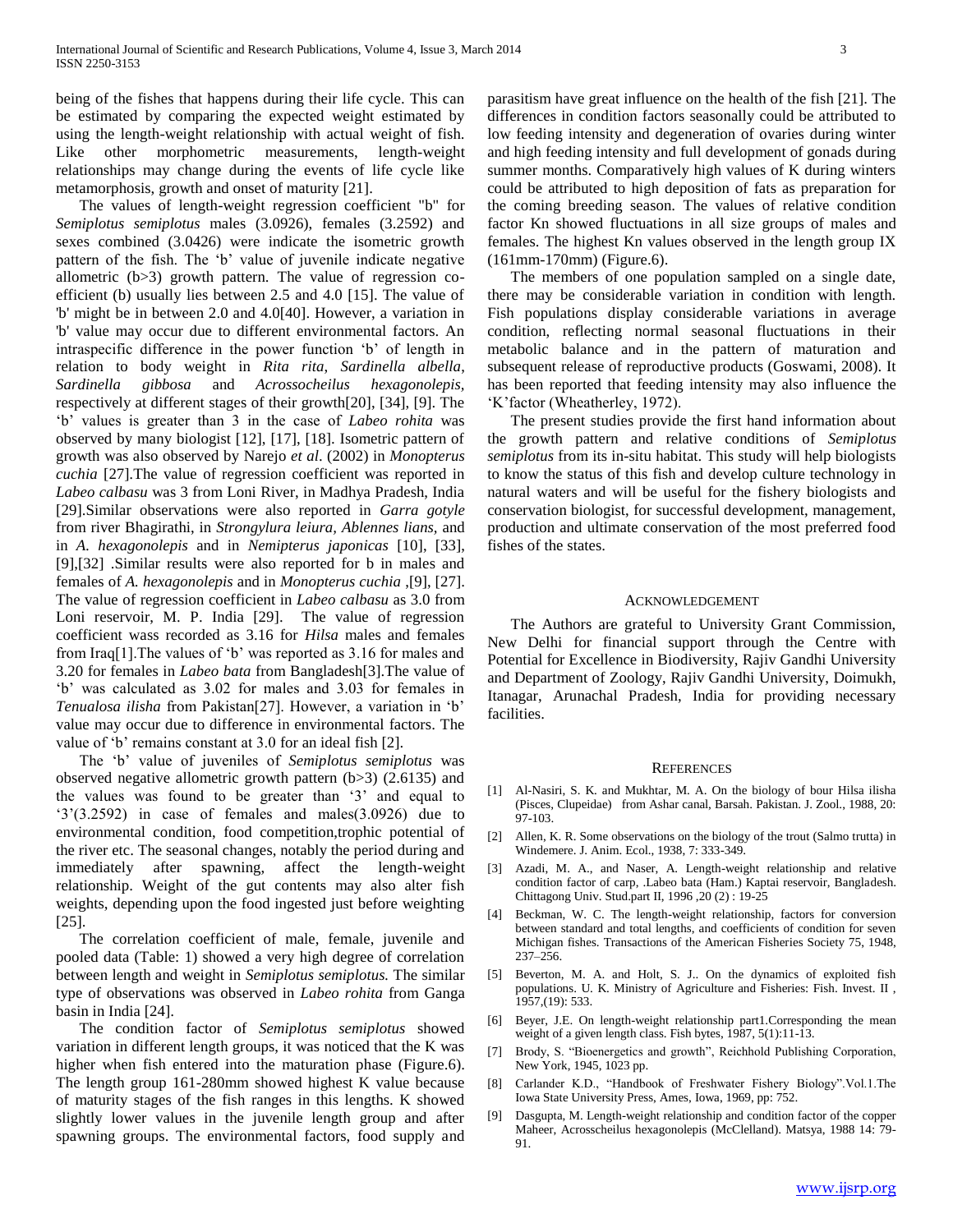- [10] Dhasmana, N. N. and Lal, M. S. Length-weight relationship of a hill stream fish Garra gotyla (Gray). In: Singh, H. R. (Ed.), .Advances in limnology. Narendra Ppublishing House, Delhi, 1993, p. 291-298.
- [11] Froese, R. Cube law, condition factor and weight-length relationships: history,meta-analysis and recommendations. J. Appl. Ichthyol., 2006, 22: 241-253.
- [12] George, J. P., Sharma, A. K., Venketeshvaran, K., Sinha, P. S. R. K., Venugopal, G. and Biradhar, R. SLength-weight relationship and relative condition factor in Cirrhina mrigala and Labeo rohita from a sewage fed tank. Ann. Zool., 1985, Vol. XXIII, Pt. 2.
- [13] Goswami, S., Dasgupta, M. and Ghosh, A. R. Length-weight relationship and condition factor of Nandus nandus (Hamilton) from the New Alluvial Zone of West Bengal. J. Interacad., 2008, 12 (spl): 24-35.
- [14] Harish Kumar, K., Kiran, B. R., Purushotham, R., Puttiaiah, E. T. and Manjappa, S. Length–weight relationship of cyprinid fish Rasbora daniconius (Hamilton-Buchanan) from Saravathi reservoir, Karnataka. Zoos' Print J., 2006, 21 (1): 2140-2141.
- [15] Hile, R. Age and growth of the Cisco, Amloplites rupestris (Refineseque) in Nebish Lake, Wisconsin. Trans. Wis. Acad. Sci. Arts. Lett., 1936, (33): 189-337
- [16] Huxley, J. S. (1924). Constant differential growth-ratios and their significance. Nature, 14: 896-897.
- [17] Jhingran, V. J. Length-weight relationship of three major carps in India. Proc. Nat. Inst. India, 1952, XVII (5): 449-460.
- [18] Khan, H. and Hussain, A. The length-weight relationship of Labeo rohita and Cirrhinus mrigala (Ham). Proc. Indian Acad. Sci., 1945, 20 (B): 13-20.
- [19] Lagler K.F. "Freshwater Fishery Biology." Wim C Brown Co. Dubugue, Iowa, 1952, 360pp.
- [20] Lal, M. S. and Dwivedi, A. S. Studies on the biology and fishery of some freshwater fishes of U. P - Length-weight relationship of Rita rita. Ichthyol., 1965, 4: 21-26.
- [21] Le Cren, E.D. The length-weight relationship and seasonal cycle in the gonad weight and condition in the perch (Perca fluviatilis). J. Anim. Ecol., 1951, 20: 201-219.
- [22] McClelland, J. Indian Cyprinidae. Asiatic Researches, 1839,19(2):217-471
- [23] Mercy, T. V. A., Thomas, K. R. and Jacob. E. Length-weight relationship in Puntius denisonii (Day). Indian J. Fish., 2002, 49 (2): 209-210.
- [24] Mir, J.I., U.K. Sarkar, A.K. Dwivedi, O.P. Gusain, A. Pal and J.K.Jena: Pattern of intrabasin variation in condition factor, relative condition factor and form factor of an Indian Major Carp, Labeo rohita (Hamilton-Buchanan, 1822) in the Ganges Basin, India. Europ. J. Biol. Sci., 2012, 4, 126-135.
- [25] Muth, K. and Smith Jr.., L. L. The Burbat fishery in the Lake of Woods. Tech. Bull., 1974, 296: 33.
- [26] Narasimham, K. A. On the length-weight relationship and relative condition in Trichiurus lepturus (Linnaeus). Indian J. Fish. 1970, 17 (1-2): 90-96.
- [27] Narejo, N. T., Rahmatullah, S. M. and Mamnur Rashid, M. Length-weight relationship and relative condition factor (Kn) of Monopterus cuchia (Hamilton). Indian J. Fish., 2002, 49 (3): 329-333.
- [28] Oscoz, J., Campos, F. and Escala, M. C. Length weight relationship of some fish species of the Iberian Peninsula. J. Appl. Ichthyol., 2005, 21: 73- 74.
- [29] Pathak, S. C. Length-weight relationship, condition factor and food study of Labeo calbasu (Hamilton) from Loni reservoir (MP). J. Inland Fish. Soc. India, 1975, VII: 58-64.
- [30] Prasad, G. and Anvar, A. P. H. Length-weight relationship of a cyprinid fish Puntius filamentosus from Chalakudy River, Kerala. Zoos Print J., 2007, 22 (3): 2637- 2638.
- [31] Petrakis, G. and K.I. Stergiou. Weight-length relationships for 33 fish species in Greek waters. Fish. Res., 1995, 21: 465-469.
- [32] Raje, S. G. Observations on the biology of Nemipterus japonicas (Bloch) from Veraval. Indian J. Fish., 2002, 49 (4):433-440.
- [33] Rizvi, Annes Fatma, Nautiyl Prakash and Deshmukh, V. D. Comparison of growth in length-weight of Lepturacanthus savala and Eupleurogammus mutics from Mumbai coast. Univ. Allahabad Stud., 2002, (1):57-60.
- [34] Sekheran, K. V. Length-weight relationship in Sardinella albella (Val) and S. gibbosa (Bleeker). Indian J. Fish., 1968, 15:166-174.
- [35] Serajuddin, M. Length-weight relationship of spiny eel Mastacembalus armatus (Lacepde) from Aligarh region of Uttar Pradesh, India. Proc. Natl. Acad. Sci. India, 2005, 75 (1):13-18.
- [36] Soni, D. D. and Kathal, K. M. Length-weight relationship in Cirrhinus mrigala (Val.) and Cyprinus carpio (Hamilton). Matsya, 1979, 5: 69-72.
- [37] Shrivastava, S. and Pandey, A. K. Length-weight relationship and condition factor of three Indian major carps in composite fish farming. Matsya, 1981, 7: 70-74.
- [38] Stergiou,K.I. and Moutopoulos, D.K.. Suitable indices for the measurement and analysis of Length-weight and length-length relationships of fish condition. J. Fish Biol., 2002, 34: 171-182.
- [39] Stergiou, K. I. and Moutopoulos, D. K.: A review of length–weight relationships of fishes from Greek marine waters. Naga, 2001, 24, 23–39.
- [40] Tescch, F.W. "Age and growth" In: Ricker, W. R. (Ed), Methods for the assessment of fish production in freshwater. IBP Handbook No.3, 1968, p. 98-130.
- [41] Weatherley, A.H. "Growth and ecology of fish populations". Academic Press, London, 1972 , pp: 293 .

#### AUTHORS

**First Author:** Rashmi Dutta, Msc., Department of Zoology, Rajiv Gandhi University, Ronohills, Doimukh, Itanagar, Arunachal Pradesh, Itanagar-791112, India, Email: rashmidutta07@gmail.com

**Second Author:** D.N.Das, Ph.D, Department of Zoology, Rajiv Gandhi University, Ronohills, Doimukh, Itanagar-791112, Arunachal Pradesh, India, Email: dndas321@rediffmail.com

**Correspondence Author:** D.N.Das, Ph.D, Department of Zoology, Rajiv Gandhi University, Ronohills, Doimukh, Itanagar-791112, Arunachal Pradesh, India., Email:dndas2011@gmail.com, Phone number: Mobile: +919436220201, Office: 0360-2278548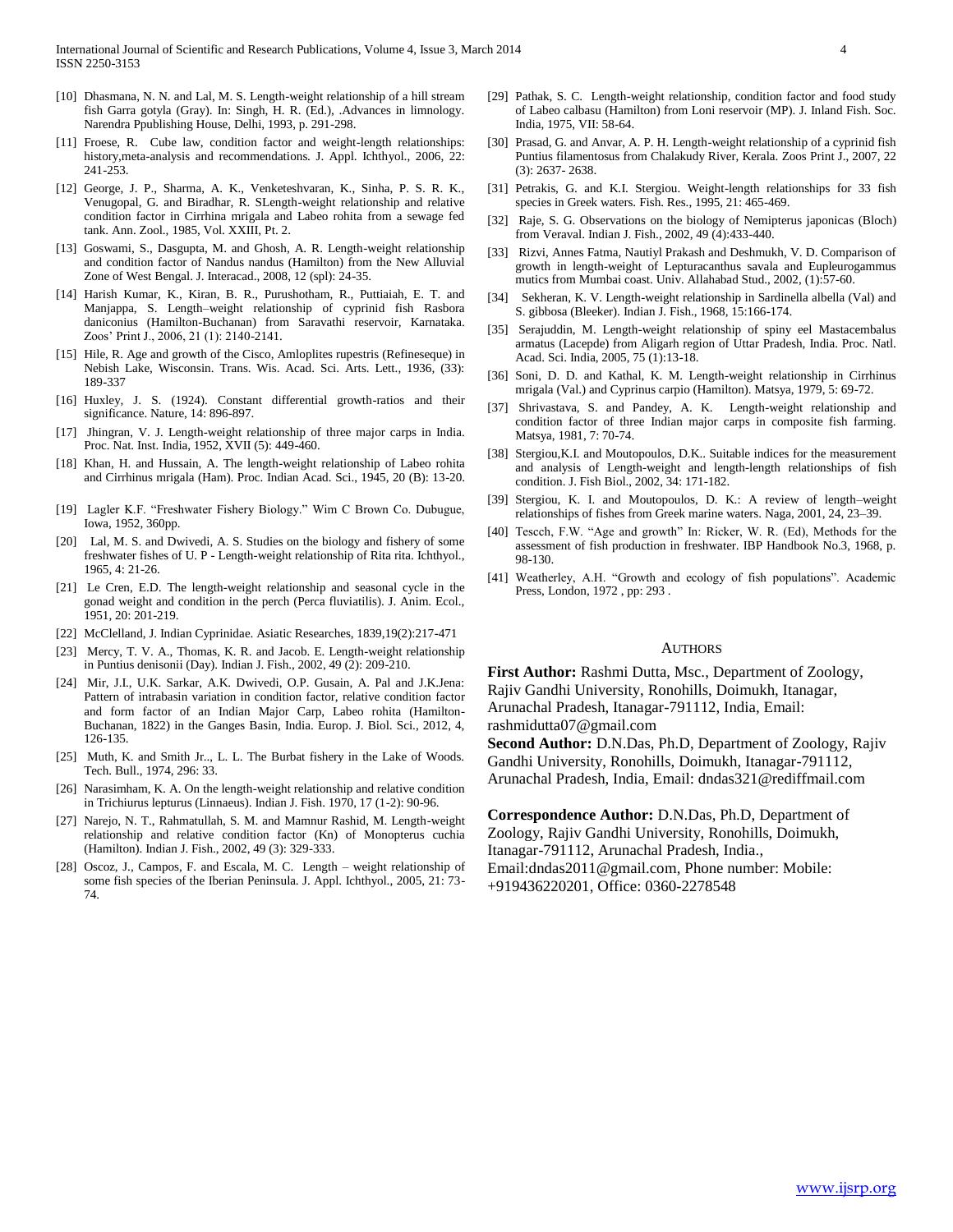International Journal of Scientific and Research Publications, Volume 4, Issue 3, March 2014 5 ISSN 2250-3153

# **Figures:**



**Figure 1:** *Semiplotus semiplotus* **(Male)**





**Figure 3: Map showing the sampling sites of** *Semiplotus semiplotus.*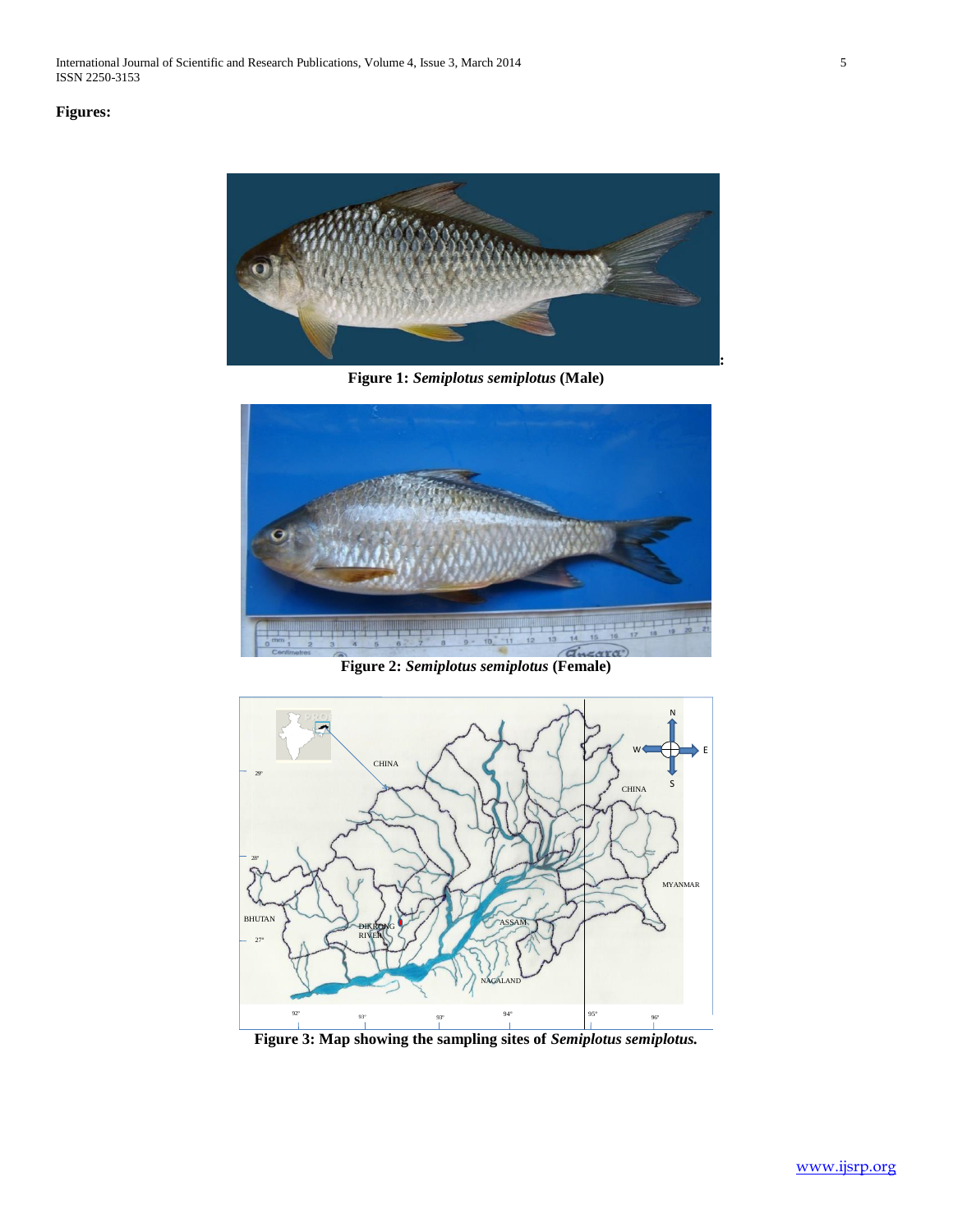





**Figure 5: Length-weight relationship of males and females of** *Semiplotus semiplotus.*



**Figure: 6.Condition factor (K) and Relative Condition factor (Kn) of different size groups of** *Semiplotus semiplotus.*